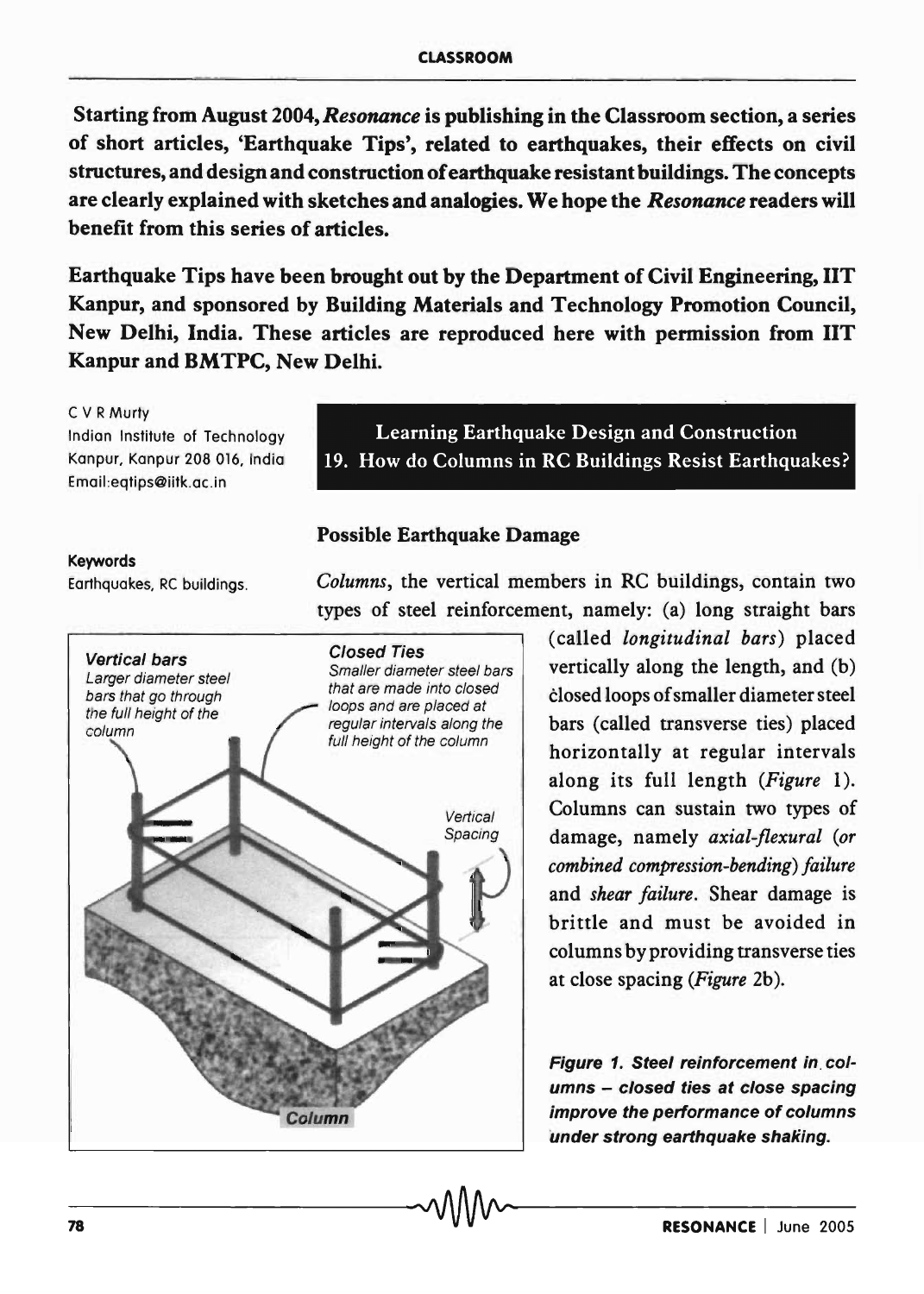# Design Strategy

Designing a column involves selection of *materials to be used* (i.e, grades of concrete and steel bars), choosing *shape and size of the cross-section,* and calculating *amount and distribution of steel reinforcement.* The first two aspects are part of the overall design strategy of the whole building. The Indian Ductile Detailing Code IS:13920-1993 requires columns to be at least 300mm wide. A column width of up to 200mm is allowed if unsupported length is less than *4m* and beam length is less than *Sm.* Columns that are required to resist earthquake forces must be designed to prevent *shear* failure by a skillful selection of reinforcement.

Vertical Bars tied together with Closed Ties

Closely spaced horizontal closed ties help in three ways, namely (i) they carry the horizontal shear forces induced by earthquakes, and thereby resist diagonal shear cracks, (ii) they hold together the vertical bars and prevent them from excessively bending outwards (in technical terms, this bending phenomenon is called *buckling),* and (iii) they contain the concrete in the column within the closed loops. The ends of the ties must be bent as 1350 hooks *(Figure* 2). Such hook ends prevent opening of loops and 'consequently buckling of concrete and buckling of vertical bars.

The Indian Standard IS13920-1993 prescribes following details for earthquake-resistant columns:

(a) Closely spaced ties must be provided at the two ends of the column



Figure 2. Steel reinforcement in seismic beams closed ties with 135*0* hooks are required as per Indian Ductile Detailing Code

15:13920-1993.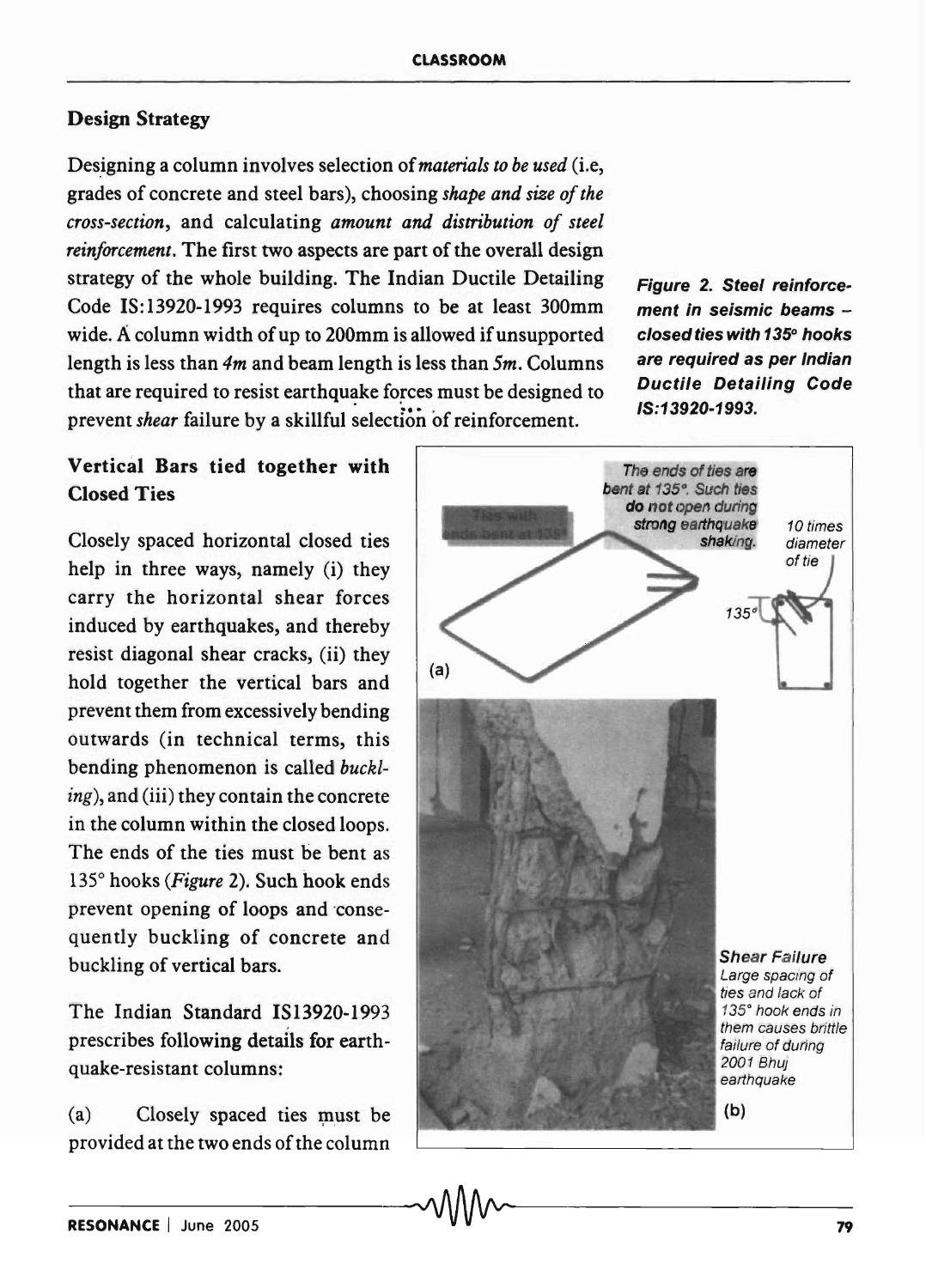over a length not less than larger dimension of the column, one*sixth* the column height or *450mm.* 

(b) Over the distance specified in item (a) above and below a beam-column junction, the vertical spacing of ties in columns should not exceed  $D/4$  for where D is the smallest dimension of the column (e.g., in a rectangular column,  $D$  is the length of the small side). This spacing need not be less than *75mm* nor more than *10Omm.* At other locations, ties are spaced as per calculations but not more than *D12.* 

(c) The length of tie beyond the  $135^\circ$  bends must be at least 10 times diameter of steel bar used to make the closed tie; this extension beyond the bend should not be less than *75mm.* 

Construction drawings with clear details of closed ties are helpful in the effective implementation at construction site. In columns where the spacing between the corner bars exceeds 300mm, the Indian Standard prescribes *additional* links with  $180^\circ$  hook ends for ties to be effective in holding the concrete in its place and to prevent the buckling of vertical bars. These links need to go around both vertical bars and horizontal closed ties *(Figure 3);*  special care is required to implement this properly at site.



Figure 3. Extra links are required to keep the concrete in place  $-180^\circ$  links are necessary to prevent the  $135^\circ$  tie from bulging outwards.